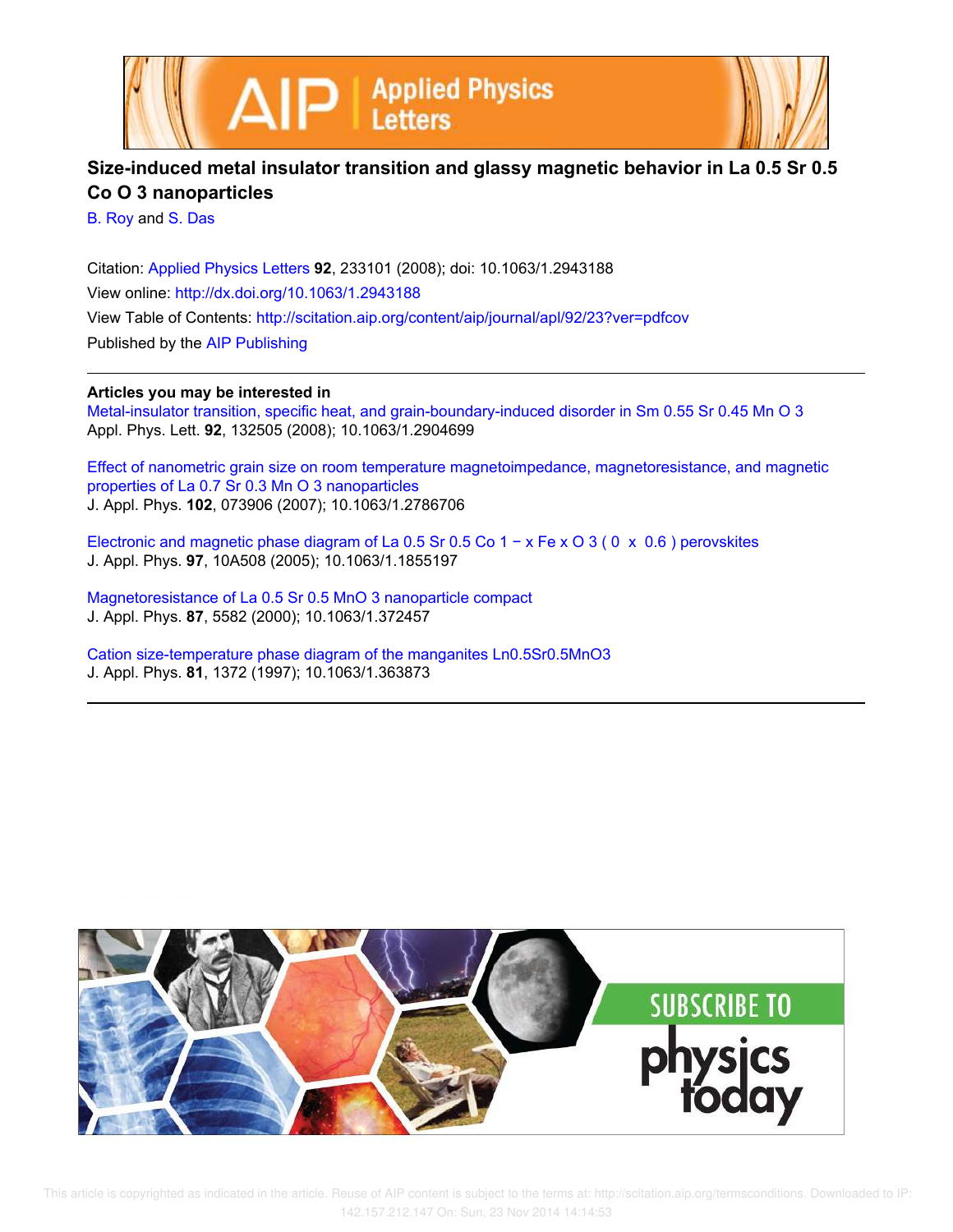## **Size-induced metal insulator transition and glassy magnetic behavior in La0.5Sr0.5CoO<sup>3</sup> nanoparticles**

B. Roy<sup>1</sup> and S. Das<sup>2,a)</sup>

<sup>1</sup>*Department of Physics, Ramakrishna Mission Vidyamandira, Belur Math, Howrah 711 202, India* 2 *ECMP Division, Saha Institute of Nuclear Physics, 1/AF Bidhannagar, Kolkata 700 064, India*

(Received 15 April 2008; accepted 16 May 2008; published online 9 June 2008)

Structural, electrical, and magnetic properties of  $La_{0.5}Sr_{0.5}CoO_3$  nanoparticles prepared by sol-gel technique are investigated and the results reveal a size-induced metal insulator transition in the electrotransport behavior. The field cooled and zero field cooled magnetizations display a broad paramagnetic to ferromagnetic transition at  $T_c$  with a large magnetic irreversibility. Attempts are made to get an idea about the spin states in the nanoparticles. The observed frequency dependent shoulder in the in-phase  $(\chi')$  component and the peak in the out of phase  $(\chi'')$  component of the ac susceptibility in the low temperature region indicate the glassy nature of the samples. © *2008 American Institute of Physics*. DOI: 10.1063/1.2943188

LaCoO<sub>3</sub> with  $Co^{3+}$  (3*d*<sup>6</sup>) ions is a charge transfer-type insulator with no magnetic order. The substitution of  $\text{Sr}^{2+}$  for  $La^{3+}$  in LaCoO<sub>3</sub> converts Co<sup>3+</sup> to Co<sup>4+</sup> and the magnetic properties of cobaltites depend on the spin states of  $\text{Co}^{3+}$  and  $Co<sup>4+</sup>$  ions. Ferromagnetic (FM) ordering appears due to the double exchange interactions between  $\overline{\text{Co}}^{3+}$  and  $\overline{\text{Co}}^{4+}$  ions. In  $La_{1-x}Sr_xCoO_3$ , Co ions (Co<sup>3+</sup> and Co<sup>4+</sup>) have six different spin states (low, intermediate, and high), among which transitions take place by a change in external stimuli such as temperature or pressure. The spin state transition originates from a competition between the crystal field splitting energy and the intra atomic Hund exchange coupling energy. Theoretical calculations reveal that strong hybridization between ligand O 2*p* and Co 3*d* orbitals stabilizes the intermediate spin (IS) state with the introduction of holes in the oxygen 2*p* orbital. Due to very small energy difference between the spin states, the variation in temperature drives a gradual switch over from low spin (LS) to IS or high spin (HS) state for both the  $Co<sup>3+</sup>$  and  $Co<sup>4+</sup>$  ions. From magnetic relaxation studies on  $La_{1-x}Sr_xCoO_3$ , Itoh *et al.*<sup>1</sup> suggested that clusterglass properties exist in the region  $(0.18 \le x \le 0.5)$  due to the random distribution of Sr and the competition between the FM double-exchange interaction between  $\text{Co}^{4+}$  and  $\text{Co}^{3+}$  and antiferromagnetic superexchange interaction between the HS states such as  $Co^{3+} - Co^{3+}$  and  $Co^{4+} - Co^{4+}$ . Recently, research on nanocrystalline materials has attracted much attention due to their interesting properties. In this letter we report the modifications in structural, electrical, and magnetic properties of  $La_0$ <sub>5</sub>Sr<sub>0.5</sub>CoO<sub>3</sub> nanoparticles with the change in particle dimensions.

Nanoparticles of  $La<sub>0.5</sub>Sr<sub>0.5</sub>CoO<sub>3</sub>$  were prepared following the citrate gel process.<sup>2</sup> The size was determined from the x-ray diffraction (XRD) peak width using Scherrer's formula modified by Williamson and Hall<sup>3</sup> and also by transmission electron microscopic (TEM) measurements. The temperature dependence of electrical resistivity was measured by the standard four probe method. Magnetic properties of the samples have been studied using a Quantum Design MPMS5 superconducting quantum interference device with the magnetic field from 10 Oe to 50 KOe. The XRD patterns show that all the samples are in single phase. A representative plot of XRD pattern of the 21 nm sample along with its refined pattern is shown in Fig. 1. The XRD data are refined, using Rietveld FULLPROF program, 4 assuming a rhombohedral structure with the  $R\overline{3}C$  space group symmetry. The refined parameters of all the samples are computed and included in Table I. The results show that the unit cell parameters increase, bond length decreases, and bond angle enhances as the particle size increases. The average particle size and the lattice strain are calculated using the Williamson–Hall method. In this method, the experimental x-ray peak broadening is given by  $\beta = K\lambda/t \cos \theta + 2\epsilon \tan \theta$ , where  $\beta$  is the full width at half maximum of the XRD peaks,  $\theta$  is the Bragg angle, *K* is the particle shape factor  $(=0.89)$ ,  $\lambda$  is the wavelength of Cu  $K\alpha$  radiation, and  $\epsilon$  is the strain in the sample. A plot of  $\beta \cos \theta$  versus sin  $\theta$  is a straight line, shown in the inset of Fig. 1. The average crystalline size  $(t)$  is calculated from the intercept of the straight line with the vertical axis (Table I) while the slope of the straight line gives the lattice stain  $(\epsilon)$ . A typical TEM image



a)Electronic mail: sailendranath.das@saha.ac.in.

FIG. 1. The plot of the Rielveld refinement of the XRD data of the 21 nm sample. Inset shows the Williamson–Hall plot for various samples.

This article is copyrighted as indicated in the article. Reuse of AIP content is subject to the terms at: http://scitation.aip.org/termsconditions. Downloaded to IP:<br>0003-6951/2008/92(23)/233101/3/\$23.00 nt is subject to the terms at: http://<br>**92, 233101-1**<br>On: Sun, 23 Nov 2014 14:14:53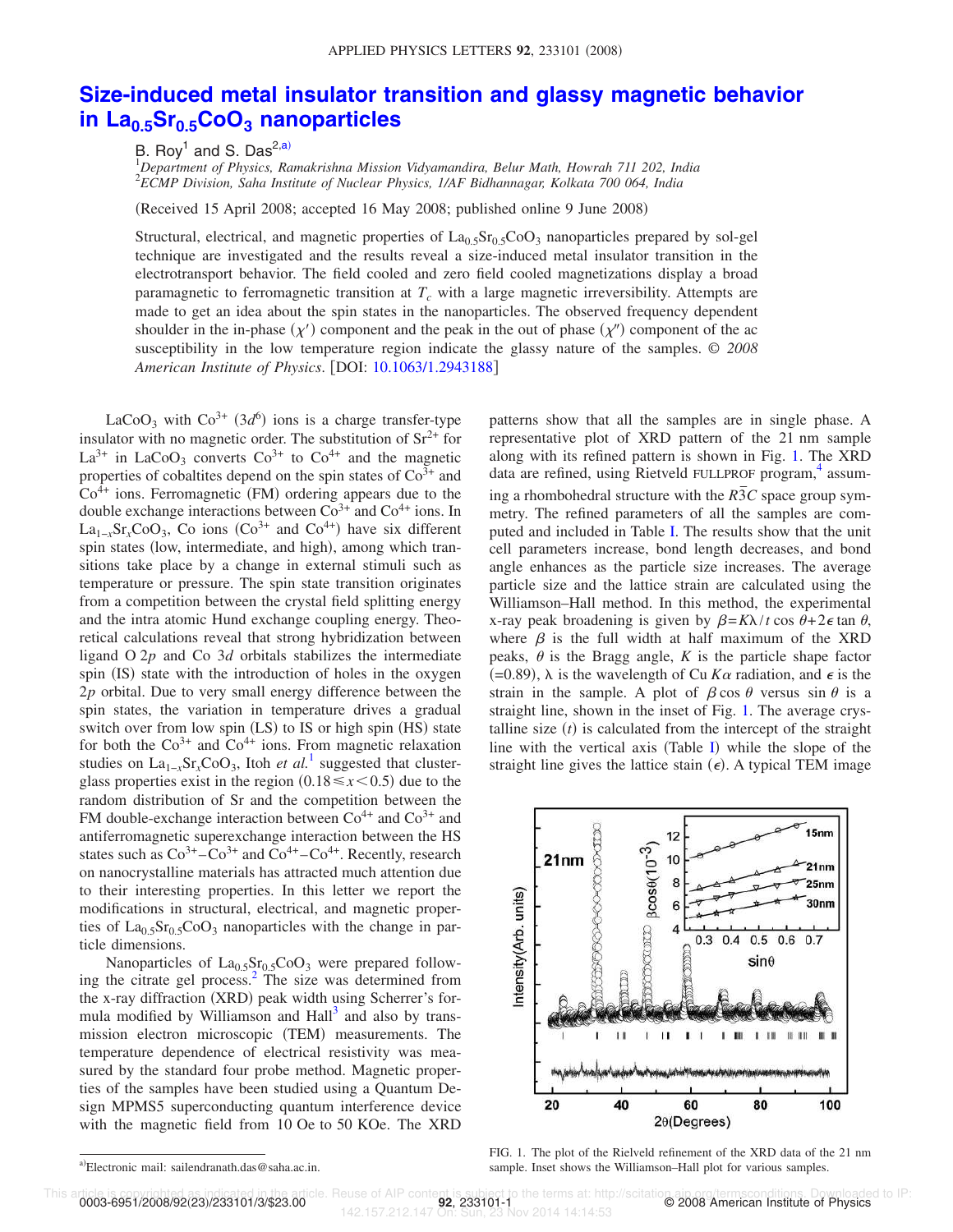| Particle size (nm) |            |                                  | a      | $\mathcal{C}$ | $Co-O-Co$ |                          |                            | $\delta T$                 | $T_{\rm irr}$ | $_{\odot}$ |                              |
|--------------------|------------|----------------------------------|--------|---------------|-----------|--------------------------|----------------------------|----------------------------|---------------|------------|------------------------------|
| <b>XRD</b>         | <b>TEM</b> | <sup>t</sup> ann<br>$(^\circ C)$ | (A)    | (A)           | (degree)  | $d_{\text{Co-O}}$<br>(A) | $\left( \mathrm{K}\right)$ | $\left( \mathrm{K}\right)$ | (K)           | (K)        | $\mu_{\rm eff}$<br>$(\mu_B)$ |
| 18.8               | 15         | 650                              | 4.7029 | 13.1694       | 168.117   | 1.928                    | 190                        | 30                         | 189           | 215        | 2.37                         |
| 22.5               | 21         | 700                              | 4.7133 | 13.2049       | 168.251   | .926                     | 225                        | 23                         | 218           | 239        | 2.59                         |
| 26.3               | 25         | 775                              | 4.7153 | 13.2496       | 168.710   | 1.925                    | 242                        | 10                         | 230           | 247        | 3.81                         |
| 30.4               | 30         | 850                              | 4.7174 | 13.2612       | 168.824   | 1.924                    | 245                        | 8                          | 236           | 249        | 3.96                         |

TABLE I. Particle size from XRD and TEM, annealing temperature (T<sub>ann</sub>), refined x-ray structural parameters, various characteristics temperatures, and effective magnetic moments.

of the 21 nm sample is shown in Fig. 2. It should be noted from the table that the average size obtained from the TEM study are slightly different from the crystalline size estimated from the XRD measurement due to the presence of lattice strain which influences the XRD peaks. From Fig. 3 it is evident that a size-induced metal to insulator transition takes place with a semiconducting nature for the 15 and 21 nm samples and metallic for the rest. The resistivity of the semiconducting compounds increases with the decrease in particle size, implying that decrease in grain size relatively increases the insulating regions due to the enhancement in the grain boundary effect. The low temperature part of the resistivity can be explained in the light of thermally activated type hopping model of conductivity. The resistivity data in the paramagnetic (PM) region fits very well with the adiabatic small-polaron hopping equation<sup>2</sup>  $\rho = BT \exp(E_{\rho}/k_B T)$ , where  $E_\rho$  is the activation energy. In both the cases the values of activation energy decrease as the particle size increases. For metallic samples (Fig. 3)  $\rho(T)$  is almost linear in *T* above the FM transition  $(T_c)$  but changes its slope with an increase in conduction just below *T<sup>c</sup>* . The latter is due to the reduction in scattering of electrons from spin disorder as the compounds undergo PM to FM transition. The resistivity data of the 30 and 25 nm samples in the FM states can be fitted using the formula<sup>2</sup>  $\rho(T) = \rho_0 + \rho_2 T^2 + \rho_{4.5} T^{4.5}$ , where  $\rho_0$  is the residual resistivity,  $\rho_2$  is the electron-electron scattering, and  $\rho_{4.5}$  is the magnon scattering coefficients. The increase in



 $\rho_0$  indicates that the cluster boundary scattering increases with a decrease in size.

The zero field cooled (ZFC) and field cooled (FC) magnetization [Fig.  $4(a)$ ] show a large thermomagnetic irreversibility with irreversibility temperature  $(T_{irr})$  being close to  $T_c$ . The maximum in the  $M_{\text{ZFC}}(T)$  curve is observed at a temperature lower than  $T_{irr}$ . The large difference between the FC and ZFC magnetization indicates that the samples have short-range FM interactions. This behavior has been associated with one of the characteristic features of the cluster glass system.<sup>1,5</sup>  $T_c$  was determined by the minimum of the  $dM/dT$  versus *T* curves (Table I). The width of transition  $(\delta T_c)$  increases with the decrease in particle size. This broad transition suggests a possible existence of a wide distribution of exchange interactions in the vicinity of the grain boundaries. In the PM regime, the samples obey the Curie–Wiess law [Fig.  $4(b)$ ]. The PM Curie temperature  $(\theta)$  steadily decreases with a decrease in size (Table I). To elucidate the spin states of the cobalt ions in the nanoparticles, the effective magnetic moment  $\mu_{\text{eff}}$  is calculated from the linear part of the Curie–Wiess regime. The value of the effective magnetic moment  $\mu_{\text{eff}}$  decreases with decreasing size. In  $La<sub>0.5</sub>Sr<sub>0.5</sub>CoO<sub>3</sub>$  system, the total spin can be expressed as  $S_{spin} = 0.5S_3 + 0.5S_4$ , where  $S_3$  and  $S_4$  represent the spin of  $Co<sup>3+</sup>$  and  $Co<sup>4+</sup>$  ions, respectively. Recent studies have suggested that the  $Co^{3+}$  ions are in the IS state in  $La_{1-x}Sr_xCoO_3$ compounds, but the spin state of  $Co<sup>4+</sup>$  ions is still an open issue. It could be in the LS, IS, HS or a mixture of these states.<sup>6</sup> If we assume that in the 30 nm sample  $\text{Co}^{3+}$  ions are in the IS( $S_3$ =1) state but the Co<sup>4+</sup> ions are in the IS( $S_4$  $=$  1.5) and HS( $S_4$ = 2.5) states in the ratio of 2:3, the effective magnetic moment is calculated by using the formula  $\mu_{\text{eff}}$  $= g\left[\overline{J}(J+1)\right]^{1/2} \mu_B$ , and considering the spin only value (i.e.,  $J = S_{spin}$ , we get  $\mu_{eff} = 3.97 \mu_B$ . In consistence with the previous reports $1.7\%$  the spin distribution in the higher dimensional



FIG. 2. Transmission electron micrograph of the 21 nm sample. This article is copyrighted as indicated in the article. Reuse of AIP content is subject of the units at dependence of resistivity. Solid lines give the best fit to do IP: the 21 nm sample.<br>
142.157.212.147 On: Sun, 23 Nov 2014 14:14:53 in the metallic region.